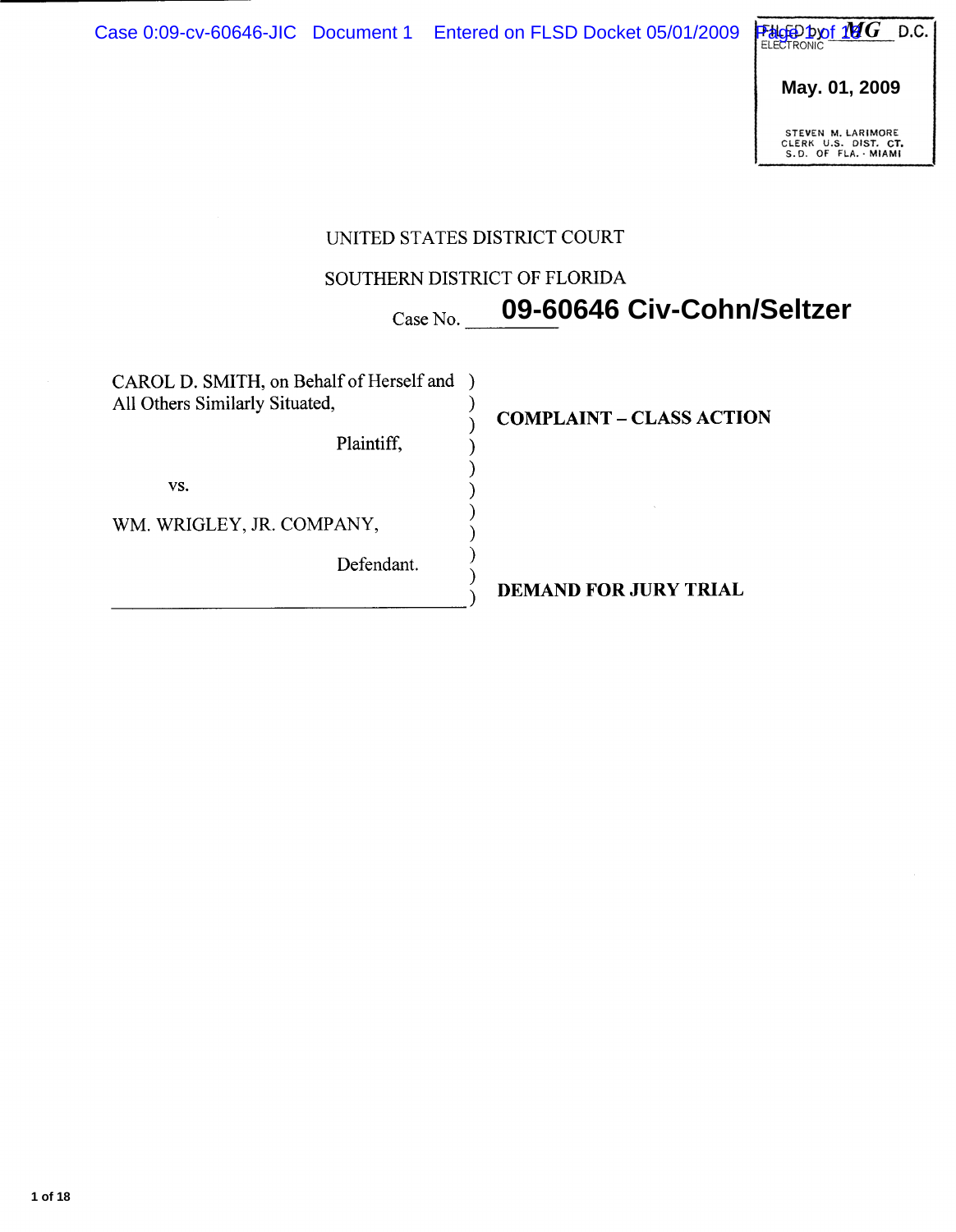Plaintiff Carol D. Smith ("Plaintiff") brings this action on behalf of herself and all others similarly situated against defendant Wm. Wrigley, Jr. Company ("Wrigley" or "Defendant"), and states:

### **JURISDICTION AND VENUE**

This Court has original jurisdiction pursuant to 28 U.S.C. §1332(d)(2). The matter in 1. controversy, exclusive of interest and costs, exceeds the sum or value of \$5,000,000 and is a class action in which members of the Class of plaintiffs are citizens of states different from Wrigley. Further, greater than two-thirds of the Class members reside in states other than the state in which Wrigley is a citizen.

Venue is proper in this Court pursuant to 28 U.S.C. §1391 in that many of the acts  $2.$ and transactions giving rise to this action occurred in this District and because Defendant:

is authorized to conduct business in this District and has intentionally availed  $(a)$ itself of the laws and markets within this District through the promotion, marketing, distribution and sale of its products in this District;

- does substantial business in this District; and  $(b)$
- is subject to personal jurisdiction in this District.  $(c)$

## **NATURE OF THE ACTION**

This is a consumer rights and deceptive advertising action. Wrigley claims in its  $3<sub>1</sub>$ advertising, including on its package labels, that its Eclipse® gum brand is "scientifically proven to help kill the germs that cause bad breath" as a result of the "natural ingredient," Magnolia Bark Extract ("MBE"). This claim is false, deceptive and likely to mislead.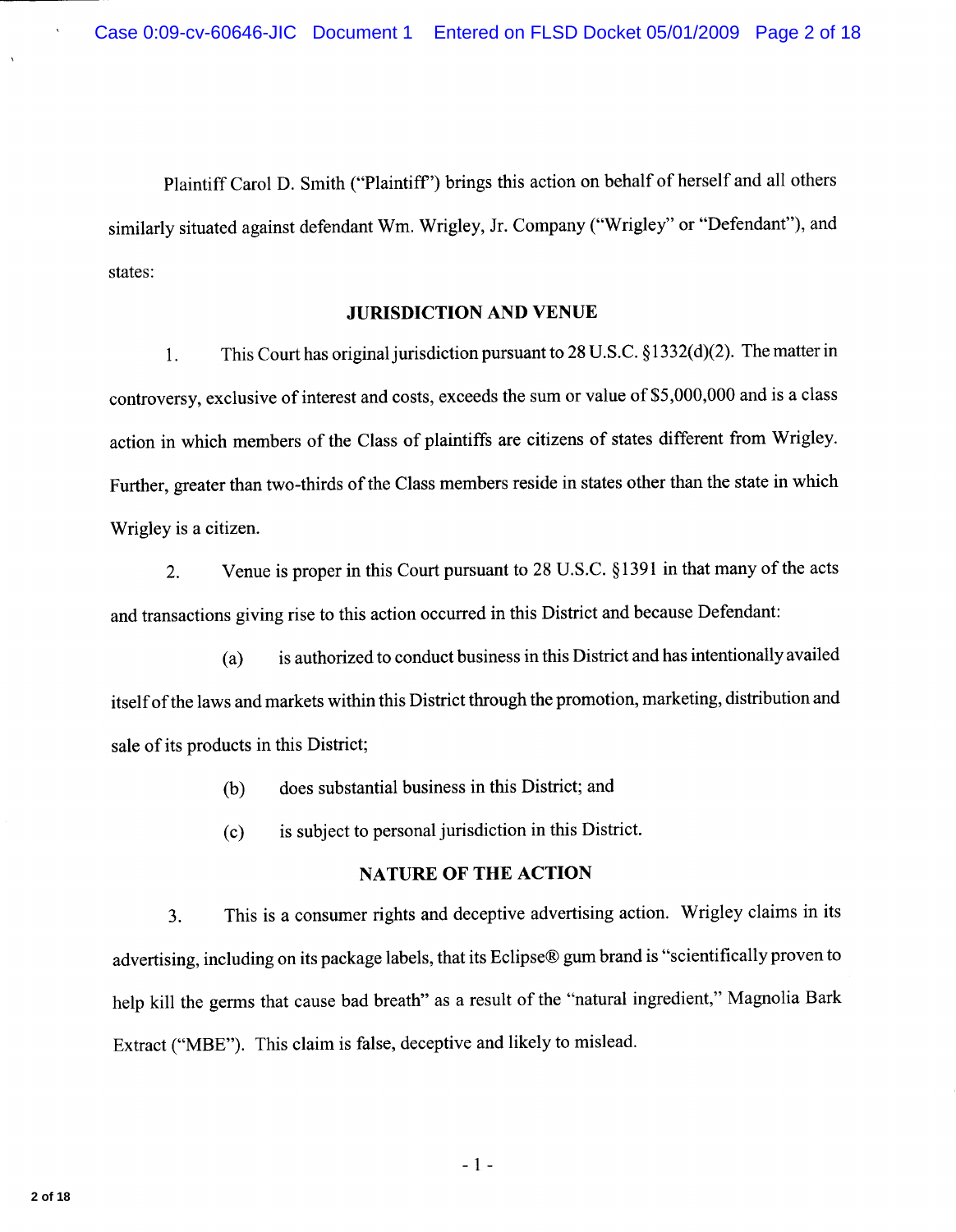Further, these claims are not substantiated, and Wrigley failed to substantiate the  $\overline{4}$ . claims at all times they were made, in violation of federal and state law.

Meanwhile, Wrigley has engaged in an extensive and comprehensive nationwide 5. advertising campaign, spending millions of dollars to convey this deceptive message to consumers throughout the United States. Wrigley conveyed and continues to convey its deceptive claims about Eclipse® gum through a variety of media, including television, newspapers, magazines, direct mail, the Internet, point-of-sale displays, and on the product's labels and labeling. Each consumer who has purchased Eclipse® gum has been exposed to Wrigley's misleading advertising message multiple times.

As a result of this deceptive advertising campaign, Wrigley has elevated Eclipse® 6. gum into one of the top sellers in the product category.

And as a result of the misleading messages conveyed through its campaign, Wrigley  $7.$ has been able to charge a price premium for Eclipse® gum over other chewing gum products, including other Wrigley chewing gum products.

Plaintiff brings this action on behalf of all persons who purchased, other than for 8. resale, Eclipse® gum beginning on June 1, 2008, to halt the dissemination of the false and misleading advertising messages, correct the false and misleading perception it has created in the minds of consumers, and to obtain redress for those who purchased Eclipse® gum.

#### **PARTIES**

At all times relevant to this matter, Plaintiff Carol D. Smith resided and continues to 9. reside in this District. During the class period, Plaintiff was exposed to and saw Wrigley's advertising claims and purchased Eclipse® gum in reliance on these claims.

 $-2-$ 

3 of 18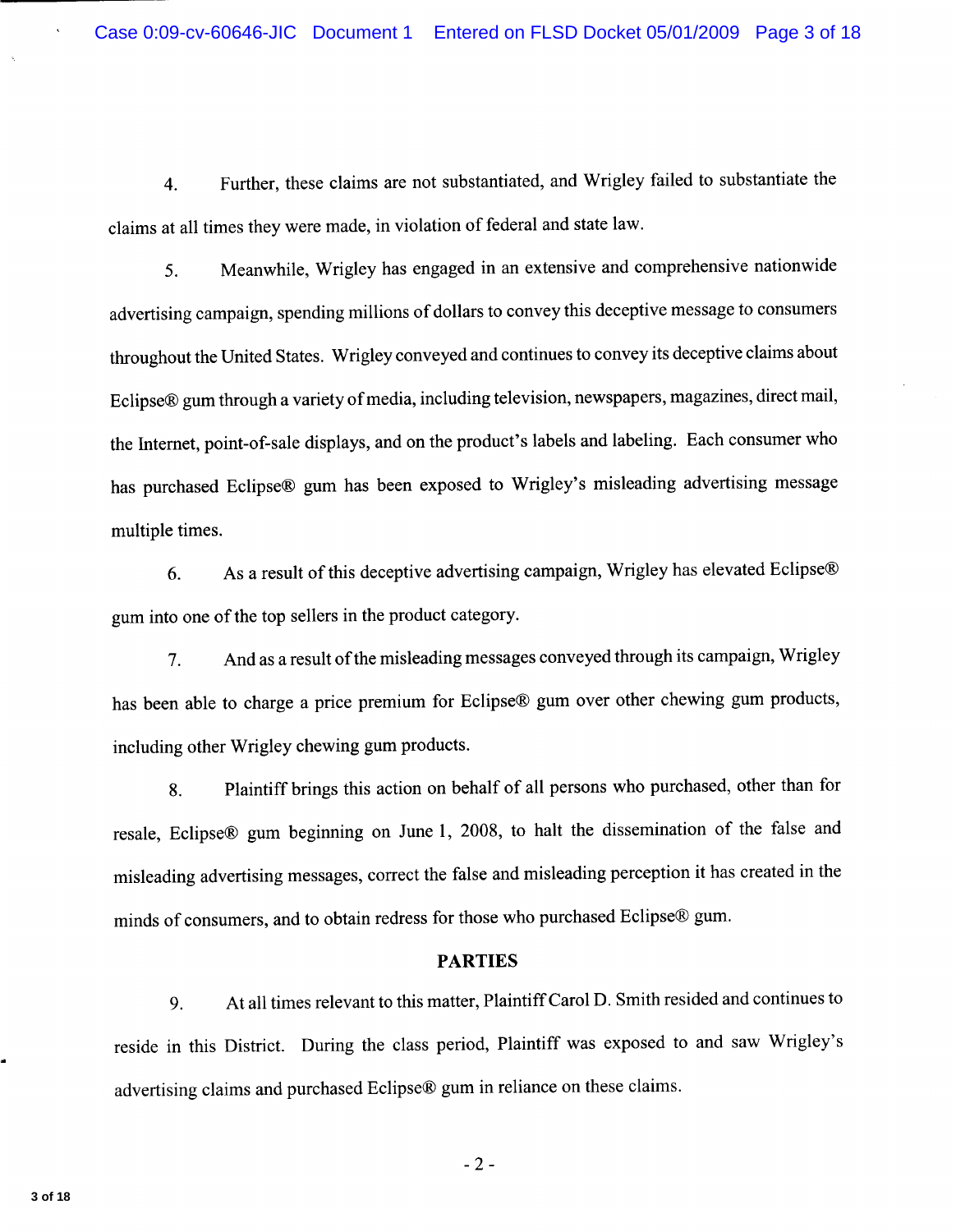Wrigley is incorporated in the State of Delaware and is headquartered in Chicago, 10. Illinois. Wrigley is registered to do business in the State of Florida, and does business in the State of Florida. Wrigley promotes, markets, distributes and sells Eclipse® gum throughout the United States, including to tens of thousands of consumers in the State of Florida. Wrigley is a wholly owned corporate subsidiary of Mars, Incorporated, a corporation headquartered in McLean, Virginia. Wrigley is the largest gum company in the United States and worldwide. In 2007, Wrigley achieved net sales in excess of \$5,000,000,000.

### **FACTUAL ALLEGATIONS**

In 1999, Wrigley launched its Eclipse® gum brand into the "intense pellet gum  $11.$ segment" of the chewing gum market. This market is a highly competitive one.

In an effort to reverse share declines in the United States, leverage its investments in  $12.$ marketing and research development, and ultimately "giv[e] consumers new reasons to chew Wrigley gum," in June 2008, Wrigley released a reformulated version of Eclipse® gum and touted it as "the first and only brand to include Magnolia Bark Extract, a natural ingredient scientifically proven to kill the germs that cause bad breath."

Since that time, Wrigley has made, and continues to make, the following marketing 13. claims about Eclipse® gum in all of its advertising, including on the product label:

Most other gums just mask bad breath. We kill the germs that cause it. New Eclipse now contains a natural ingredient that kills the germs that cause bad breath.

Now with natural Germ killing\* . . . Incredibly fresh breath. \* Now Eclipse contains a natural ingredient, scientifically proven to help kill the germs that cause bad breath.

Eclipse now contains a natural ingredient that kills the germs that cause bad breath.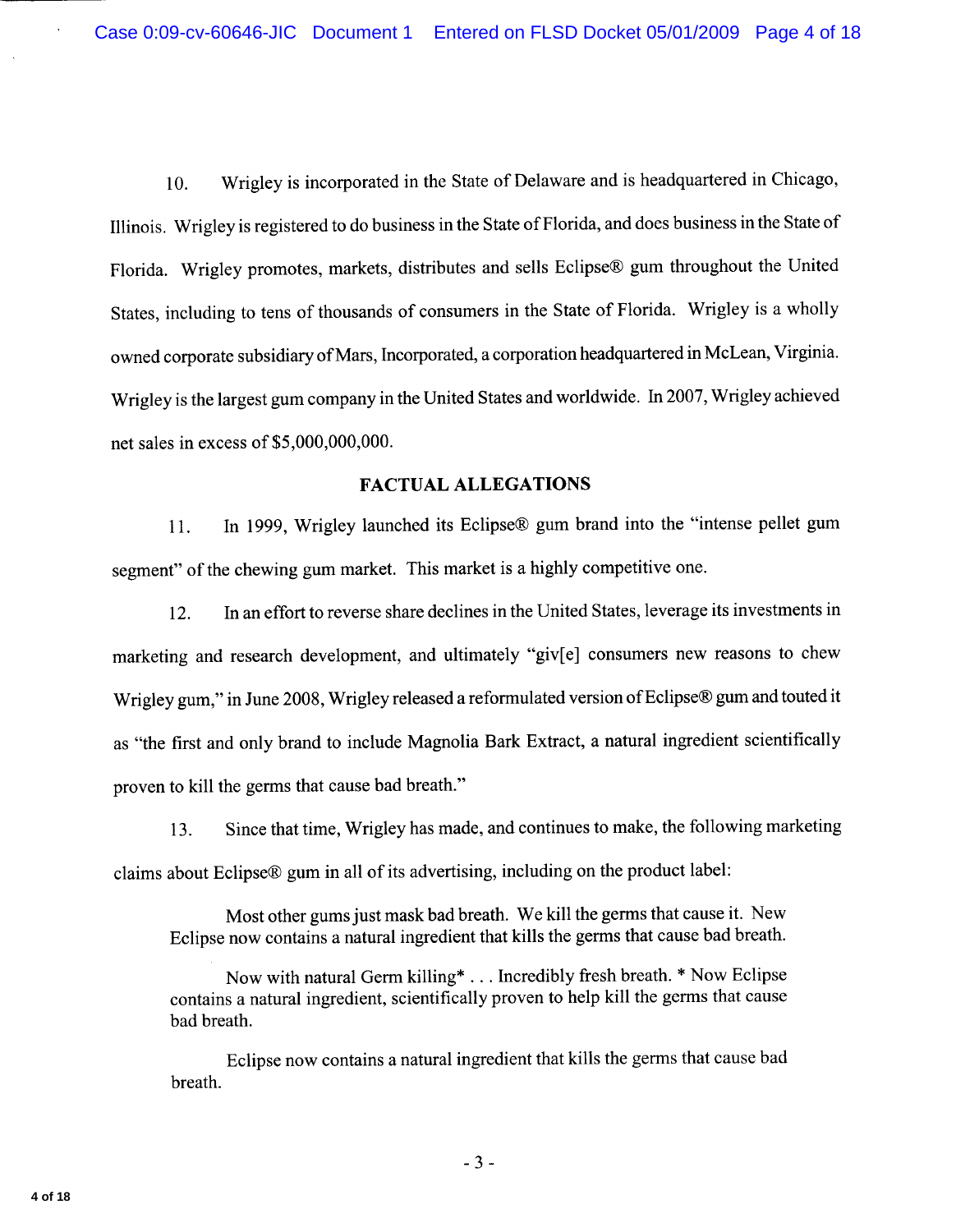

The label on each package of Eclipse® gum substantially appears as follows: 14.



Similarly, in its television commercials, Wrigley conveys the same message: 15.

"New Germ Killing Eclipse Gum. Advanced fresh breath, when you Announcer: need it."

An individual is shown speaking to a man in very close proximity and his reaction is one of disgust as he turns away and hands the person a pack of Eclipse gum with MBE and says "seriously."

 $\ddot{\phantom{1}}$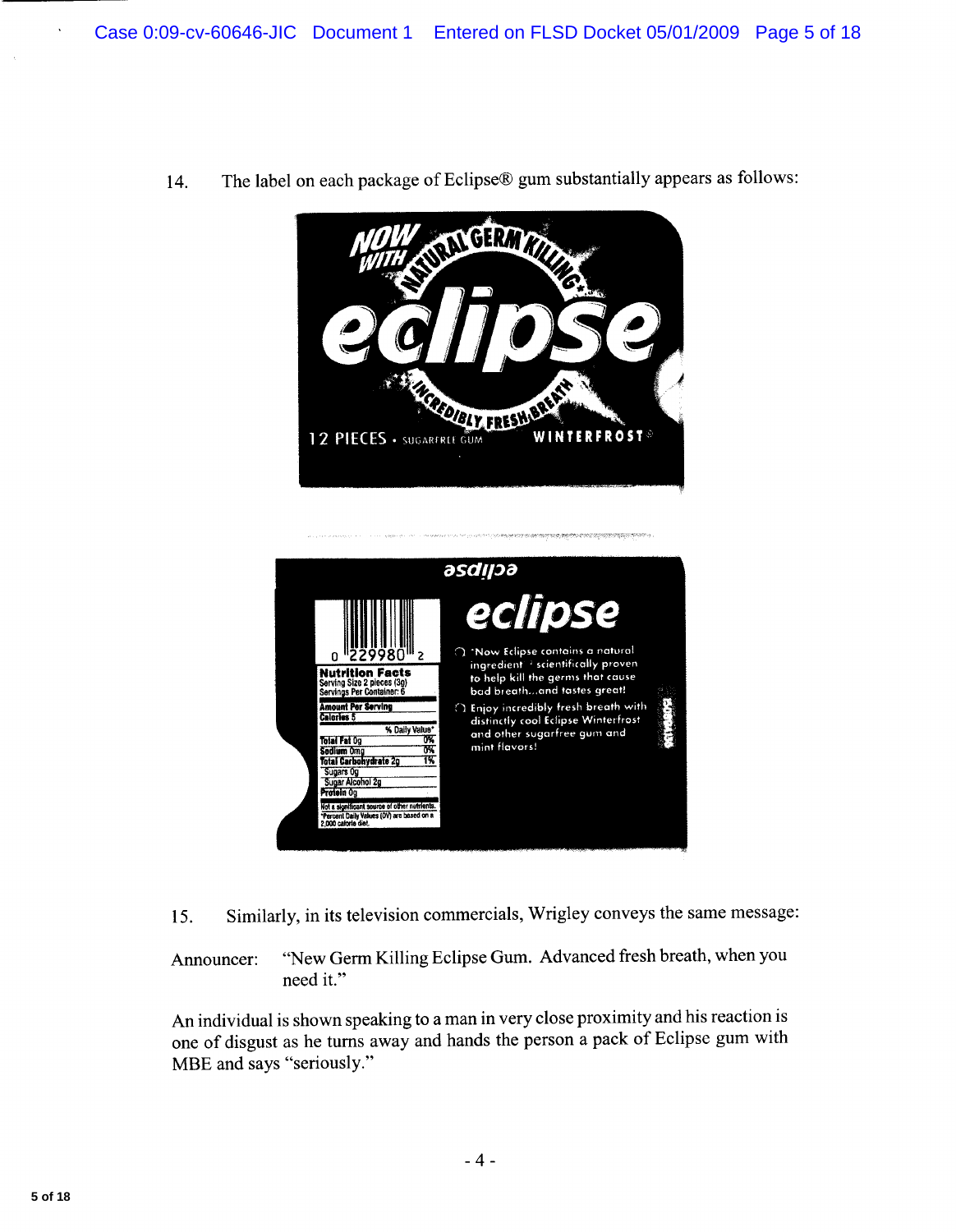[Cutting to a shot of the Eclipse® gum package.] "Most other gums Announcer: just mask bad breath. Now great tasting Eclipse has a great tasting ingredient that kills the germs that cause it."

A woman is shown speaking to the two men in close proximity. As one of the men turns away in disgust she whispers "Sorry. I'm so sorry."

[Cutting to a shot of the Eclipse® gum package] "Now Eclipse gum Announcer: kills germs. Advanced fresh breath . . . seriously."

This claim is false, misleading and likely to deceive the consuming public. Further, 16. Wrigley does not have competent and reliable scientific evidence supporting this claim, let alone substantiation that the claim is "scientifically proven."

"Bad breath" or oral malodor is caused by oral bacteria referred to collectively as  $17.$ volatile sulfur compounds ("VSC"). It is commonly accepted that killing these "germs" will reduce or eliminate bad breath.

Wrigley acknowledges that the success of its chewing gum products is dependent 18. upon "leveraging" its advertising message. In 2007, Wrigley infused \$150 million into advertising and even established its own "Marketing College." Wrigley believes the effectiveness of marketing and labeling its chewing gum products, including Eclipse® gum, is what "fuel[s] velocity off store shelves."

Wrigley hires people to create "scientific proof" to substantiate Wrigley's claims. 19. Wrigley and theses individuals work in concert to produce results which Wrigley then represents support its claims.

In 2006, Wrigley created the Wrigley Science Institute to fund purportedly 20. independent research to "explore new benefits of chewing gum." Wrigley states that through the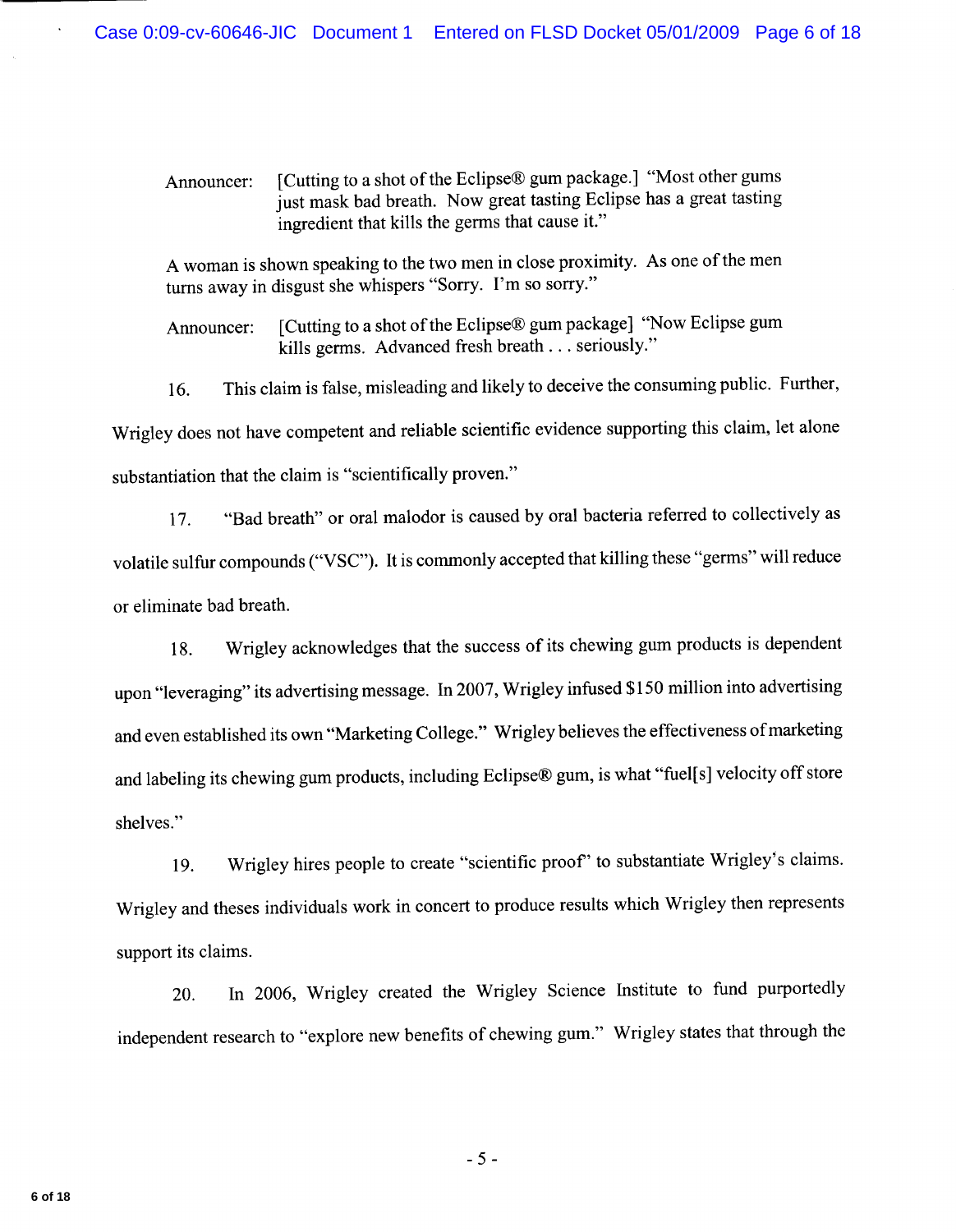Wrigley Science Institute research, the company is "giving consumers new reasons to chew Wrigley Gum and build [] category consumption."

In furtherance of its fraudulent and deceptive scheme, Wrigley attempts to pass off 21. approximately nine irrelevant or inadequate studies, claiming that they constitute "scientific proof." None of these studies, taken separately or in total, substantiate Wrigley's claims.

## THE TWO IN-HOUSE EX VIVO STUDIES

Wrigley launched its false advertising campaign based on two ex vivo studies 22. conducted by Wrigley, itself. At the time the studies were conducted, Wrigley had already planned the advertising campaign that is the subject of this action.

In each of the ex vivo studies, the subjects chewed a compound for five minutes to 23. stimulate saliva flow, after which time the subjects spit their saliva into test tubes. The saliva was added to two different MBE solutions, then transferred to plates from which a reduction in anaerobic and VCS bacteria could be determined.

While the studies generally noted a reduction in the number of bacteria, neither 24. contains any data on VSC bacteria and, therefore, neither recorded a decrease in VSC bacteria.

Further, the two ex vivo studies failed to account for how much MBE would be 25. swallowed, if any, to determine if there would be any interaction with VSC bacteria. In fact, Wrigley failed to validate whether its saliva examination would contain VSC bacteria, or otherwise simulate actual use.

#### THE IN VITRO TESTING

In October 2008, Wrigley conducted another in-house test. This one was conducted 26. in vitro. In this test, five varieties of Eclipse® gum containing MBE, three varieties of Eclipse®

 $-6-$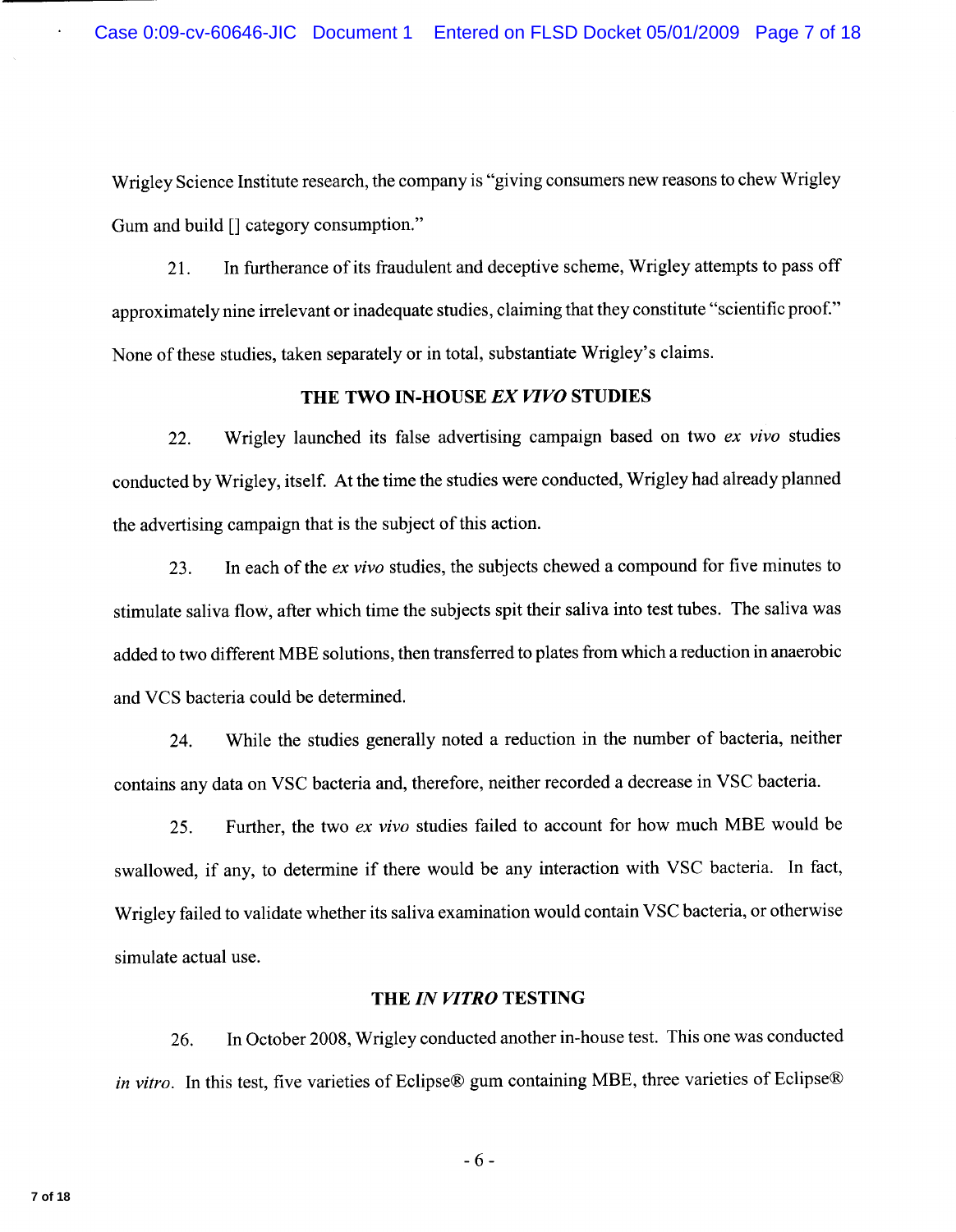gum that did not contain MBE, and Dentyne ® Ice Peppermint Gum, which does not contain MBE, were compared.

Each of the gum varieties was dissolved into sterile water and each was dissolved in 27. sterile water containing VSC bacteria.

In addition to many methodological and design flaws, the results failed to 28. demonstrate any meaningful difference in gum containing MBE and gum that did not. In fact, in this flawed study, the Eclipse® gum containing MBE and the Eclipse® gum without MBE had a greater than 50% kill rate of VSC bacteria.

# THE APRIL, MAY AND DECEMBER 2008 IN VIVO STUDIES

29. In April, May and December 2008, Wrigley finally tested its claims with in vivo testing. To ensure favorable results, Wrigley purposely designed flawed studies.

For this study, the subjects chewed Eclipse® gum for five minutes, after which time 30. they all spit into the same test tube and the level of all bacteria was determined.

This testing did not follow proper methodology. The *in vivo* testing did not gather the  $31.$ subjects' saliva before they chewed Eclipse® gum to compare it to saliva after they chewed Eclipse® gum. Nor did the testing identify saliva samples over the period of time during which the subjects chewed Eclipse® gum. Instead, the *in vivo* testing commingled the bacteria in the saliva samples since the subjects spit into the same test tube over a five minute period and thereby distorted any proper measurement for the actual rate at which bacteria were reduced. This test also failed to use a proper control.

For these and other reasons, the April, May and December 2008 in vivo testing does 32. not constitute competent and reliable scientific evidence of Wrigley's claims about Eclipse® gum.

 $-7-$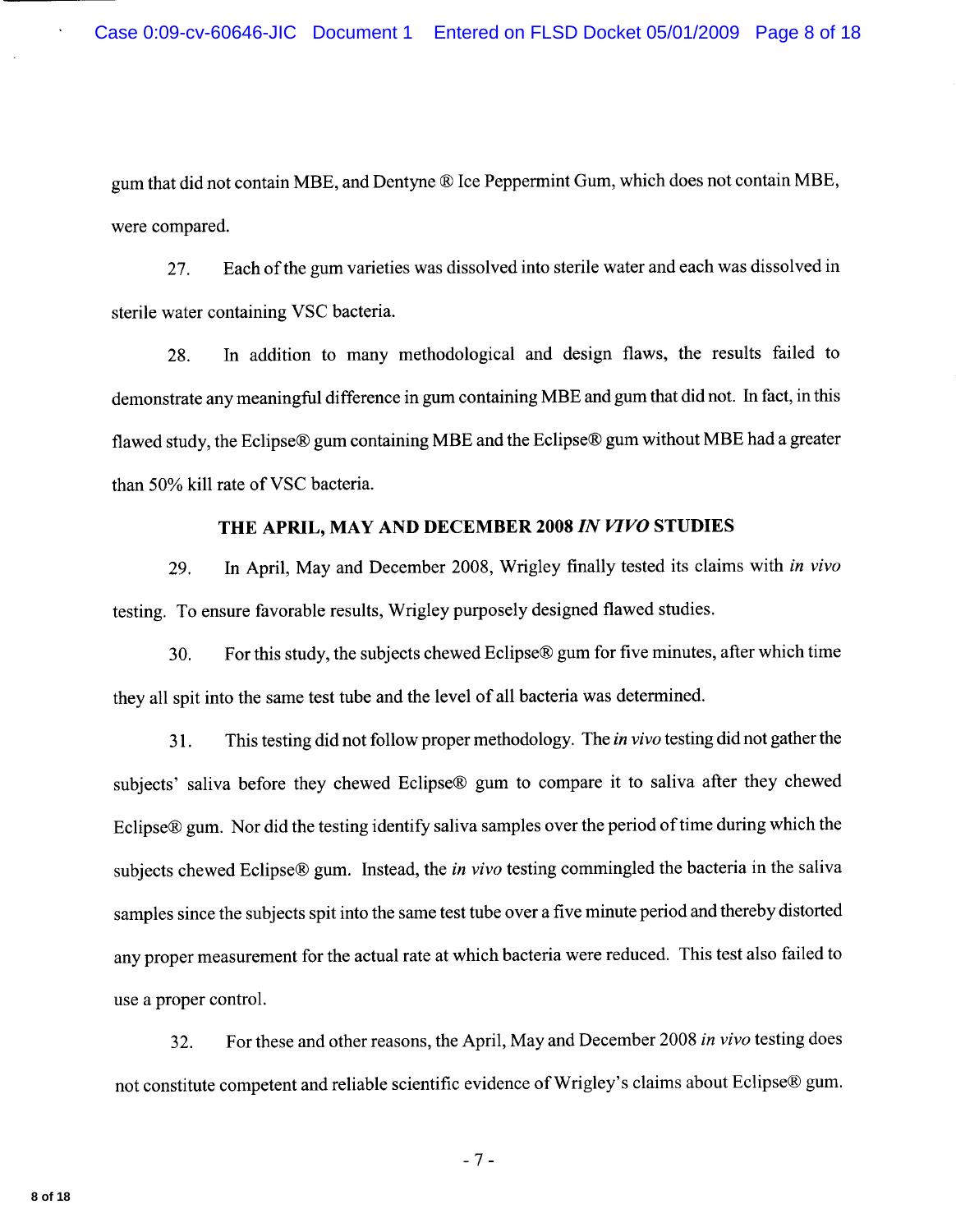#### THE 2007 GREENBERG STUDY

On its website, Wrigley represents that its claim is supported by a 2007 study, 33. Michael Greenberg, Compressed Mints and Chewing Gum Containing Magnolia Bark Extract Are Effective Against Bacteria Responsible for Oral Malodor, 55 J. Agric. & Food Chem. 9465 (2007) ("Greenberg study").

The study tested saliva samples before and after the subjects were given MBE. The 34. study sample size was scientifically flawed, as it was conducted on just nine people. Further, each of the nine was a Wrigley employee.

The Greenberg study found that gum with .067% MBE did not show statistically 35. significant germ-kill compared to Eclipse® Winterfresh Gum, the placebo control which did not contain any MBE.

Eclipse® gum contains 42% less MBE than the gum tested in the Greenberg study 36. (556 parts per million (ppm) compared to the 955 ppm). Therefore, if reliable and relevant, the Greenberg study actually indicates that Wrigley's claim is false.

Its relevance, however, is suspect. The composition of the MBE in Eclipse® gum is 37. different than the composition of the MBE used in the Greenberg study. MBE consists of two substantive components - the compounds known as "magnolol" and "honokiol." The MBE used in the study contained 940 ppm of magnolol and 15 ppm of honokiol. Eclipse® gum, however, contains 450 ppm of magnolol and 106 ppm of honokiol.

# THE JANUARY 2009 HILL TOP STUDY

On its website, Wrigley represents that another study supports its claims. This study 38. was not conducted until January 2009, and is known as the Hill Top Study.

 $-8-$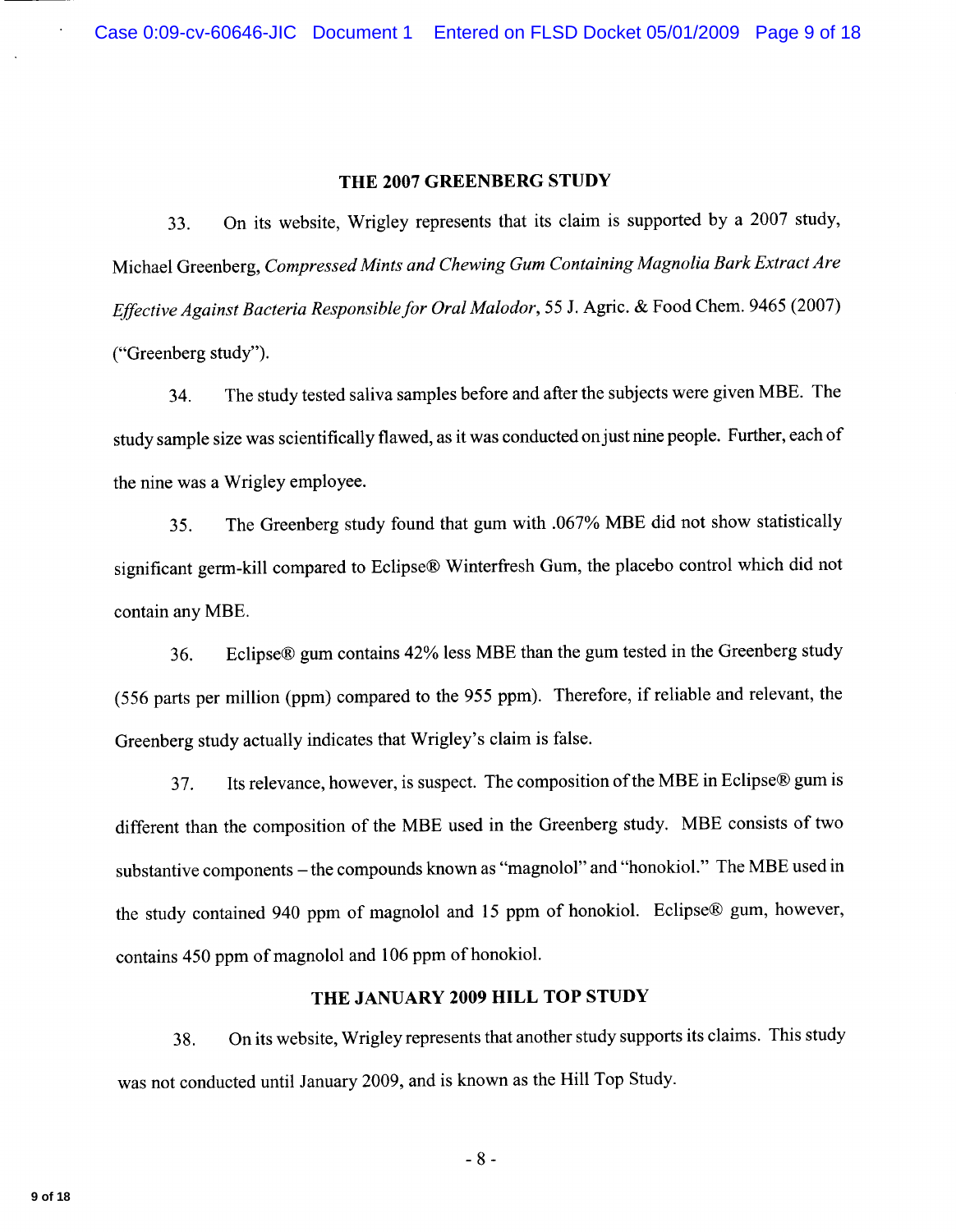This study purportedly demonstrated an odor reduction for subjects chewing 39. Eclipse® gum at a five minute interval and then at a twenty minute interval.

However, this study suffers from flawed methodology. The study did not adequately 40. employ a control. Therefore, the study's findings are useless.

Further, the odor evaluations were conducted while the subjects were still chewing 41. Eclipse® gum, thereby invalidating the results.

## **INDUSTRY SPONSORED WATCHDOG GROUP FOUND CLAIM DECEPTIVE**

In April 2009, the National Advertising Division of The Council of Better Business 42. Bureaus, Inc. (hereinafter, the "NAD") examined Wrigley's Eclipse® gum marketing claims and concluded it was deceptive. The NAD describes itself as the advertising industry's self-regulatory forum, whose purpose is to foster truth and accuracy in national advertising. After examining the claim and the claim substantiation, the NAD concluded that Wrigley's campaign:

be discontinued or modified to indicate that there is emerging evidence as to MBE's germ killing capability without expressly or by implication communicating that there is credible scientific evidence that the gum has been proven to kill the germs that cause bad breath or provides fresh breath based on any germ killing capability. NAD also recommended that the commercials be discontinued because they expressly state "Most other gums just mask bad breath. We kill the germs that cause it" and that Eclipse gum with MBE delivers advanced fresh breath, messages that are not supported by the evidence in the record.

# **CLASS ACTION ALLEGATIONS**

Plaintiff brings this lawsuit on behalf of herself and the proposed Class members 43.

under Rule 23(b)(2) and (3) of the Federal Rules of Civil Procedure. The proposed Class consists of:

All persons who purchased, other than for resale, Eclipse® gum between June 1,  $2008$  to the date Wrigley stops making the subject claim in its advertisements or the date notice is provided to the class, whichever is earlier. Excluded from the Class are the Defendant, its officers, directors, and employees.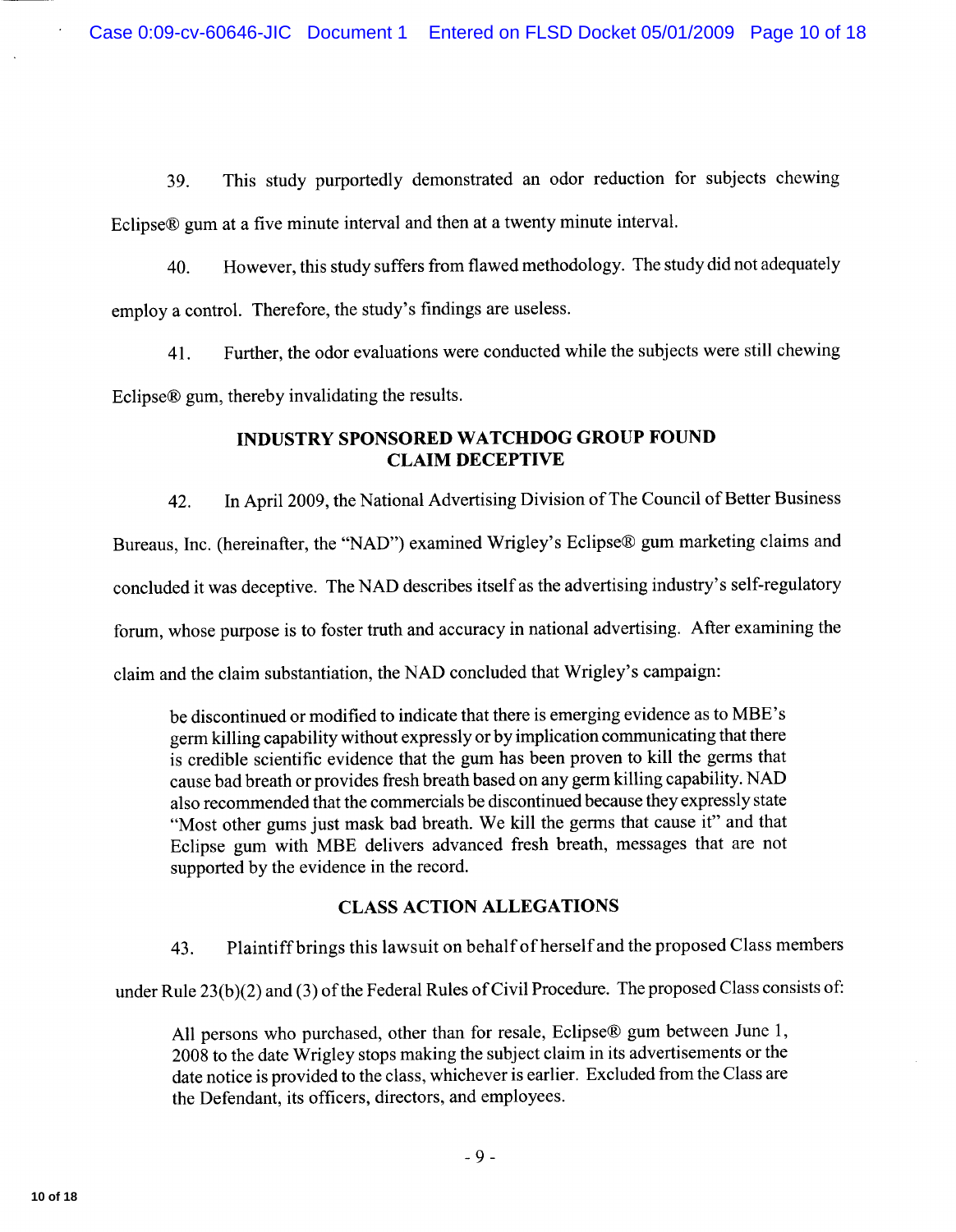**Numerosity.** The class consists of tens of thousands of consumers. Therefore, the 44. members of the Class are so numerous that their individual joinder is impracticable. The precise number of Class members is unknown to Plaintiff. The true number of Class members is known by the Defendant, however, and thus, may be notified of the pendency of this action by first class mail, electronic mail, and by published notice.

45. **Existence and Predominance of Common Questions of Law and Fact.** Common questions of law and fact exist as to all members of the Class and predominate over any questions affecting only individual Class members. These common legal and factual questions include, but are not limited to, the following:

whether Wrigley had adequate substantiation for its claims prior to making  $(a)$ them;

whether the claims discussed above are true, or are misleading, or reasonably  $(b)$ likely to deceive;

> whether the alleged conduct constitutes violations of the laws asserted herein;  $(c)$

whether Wrigley engaged in false or misleading advertising;  $(d)$ 

whether Plaintiff and Class members have sustained monetary loss and the  $(e)$ proper measure of that loss;

whether Plaintiff and Class members are entitled to an award of punitive  $(f)$ damages; and

whether Plaintiff and Class members are entitled to declaratory and injunctive  $(g)$ relief.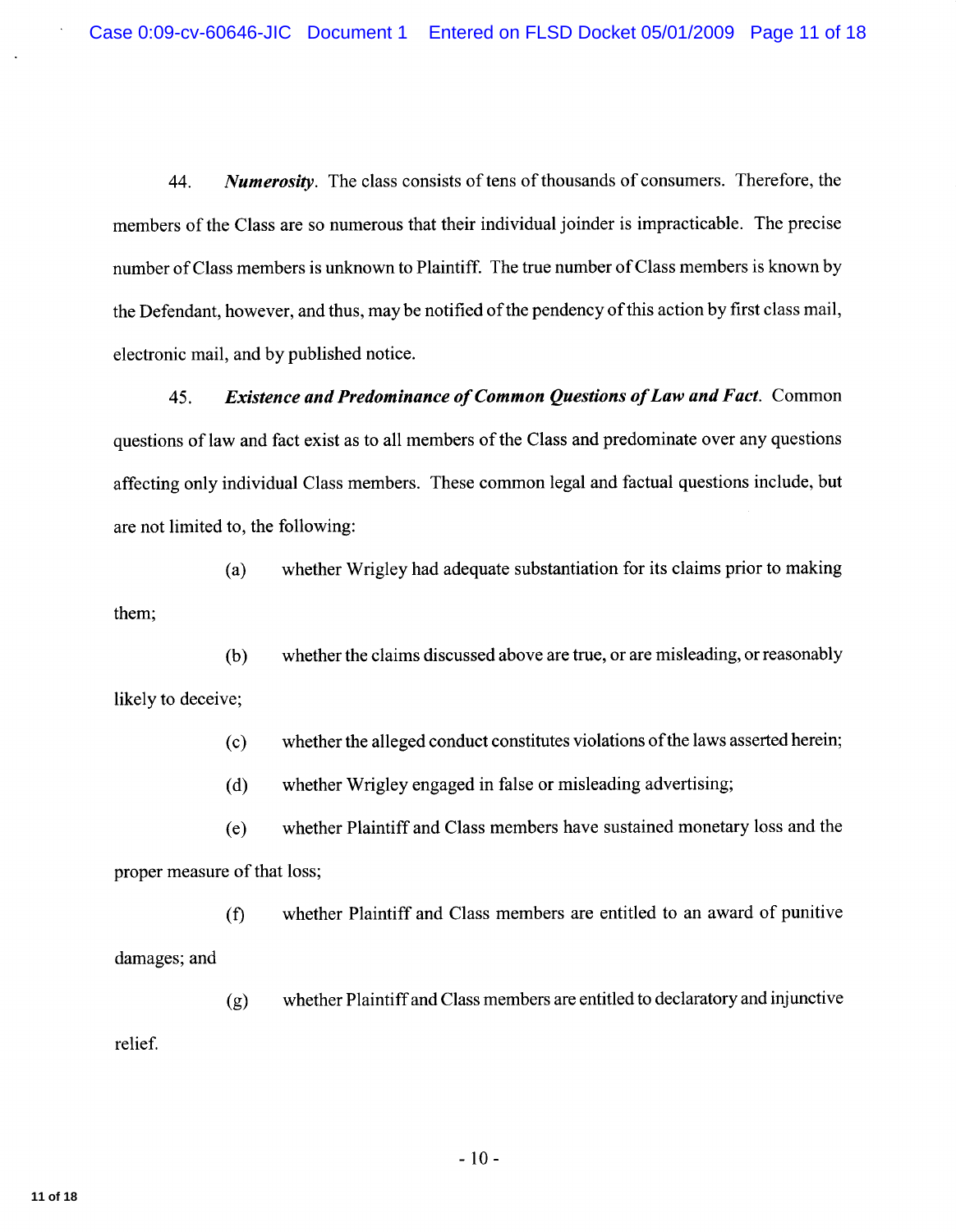46. **Typicality.** Plaintiff's claims are typical of the claims of the members of the Class and Plaintiff has the same claims as those of the other Class members.

47. Adequacy of Representation. Plaintiff will fairly and adequately protect the interests of the members of the Class. Plaintiff has retained counsel highly experienced in complex consumer class action litigation, and Plaintiff intends to prosecute this action vigorously. Plaintiff has no adverse or antagonistic interests to those of the Class.

**Superiority.** A class action is superior to all other available means for the fair and 48. efficient adjudication of this controversy. The damages or other financial detriment suffered by individual Class members is small compared to the burden and expense that would be entailed by individual litigation of their claims against the Defendant. It would thus be virtually impossible for the members of the Class, on an individual basis, to obtain effective redress for the wrongs done to them. Furthermore, even if Class members could afford such individualized litigation, the court system could not. Individualized litigation would create the danger of inconsistent or contradictory judgments arising from the same set of facts. Individualized litigation would also increase the delay and expense to all parties and the court system from the issues raised by this action. By contrast, a class action provides the benefits of adjudication of these issues in a single proceeding, economies of scale, and comprehensive supervision by a single court, and presents no unusual management difficulties under the circumstances here.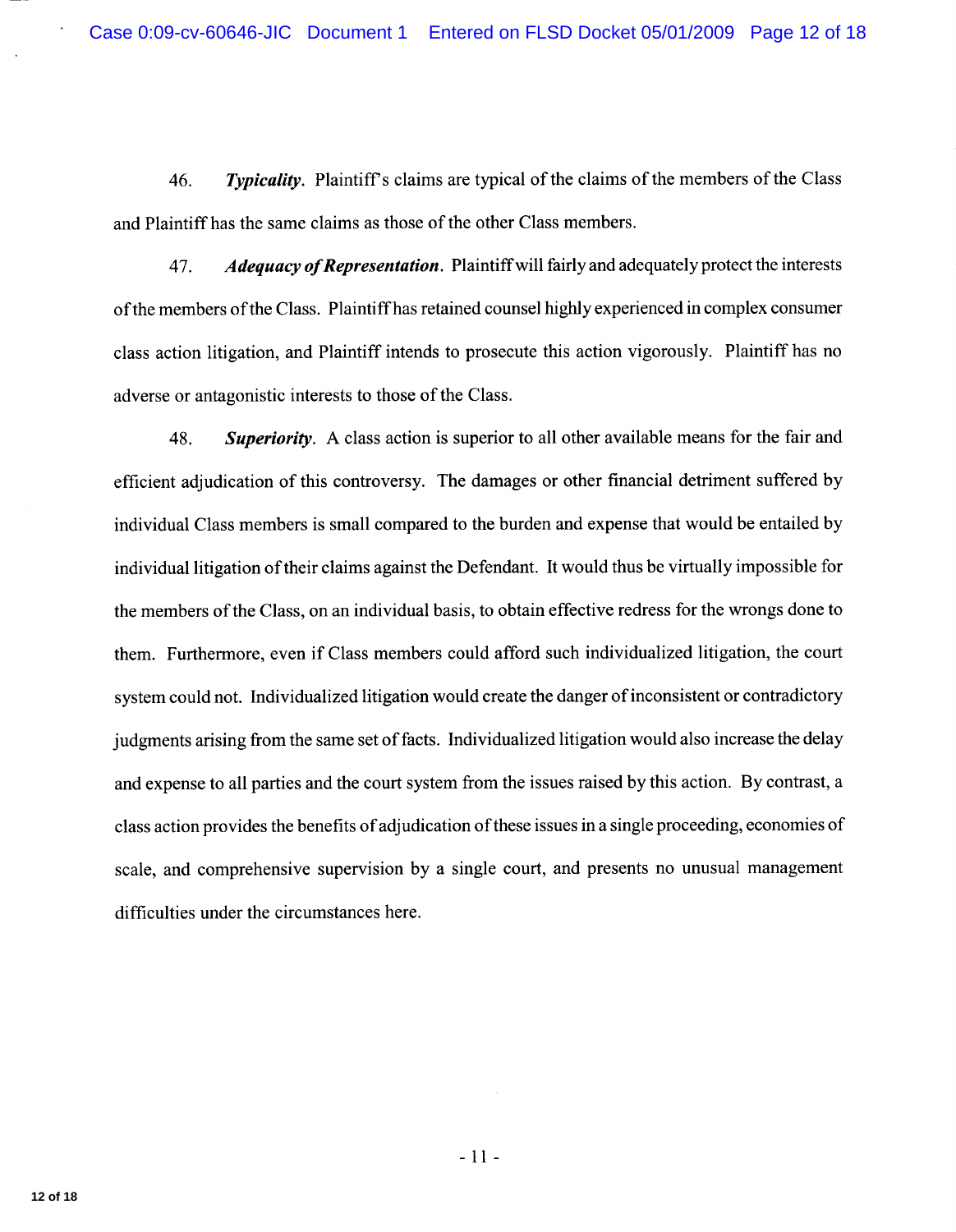### **COUNT I**

## For Violations of the Florida Deceptive and Unfair Trade Practices Act, Fla. Stat. §501.201 et seq., On Behalf of Plaintiff and the Class

Plaintiff realleges and incorporates by reference the allegations contained in the 49. paragraphs above as if fully set forth herein.

This cause of action is brought pursuant to the Florida Deceptive and Unfair Trade 50. Practices Act, Fla. Stat. §501.201 et seq. (the "Act"). The express purpose of the Act is to "protect" the consuming public... from those who engage in unfair methods of competition, or unconscionable, deceptive, or unfair acts or practices in the conduct of any trade or commerce." Fla. Stat. §501.202(2).

Plaintiff is a consumer as defined by Fla. Stat. §501.203. Eclipse® gum is a good 51. within the meaning of the Act. Wrigley is engaged in trade or commerce within the meaning of the Act.

Fla. Stat. §501.204(1) declares unlawful "[u]nfair methods of competition, 52. unconscionable acts or practices, and unfair or deceptive acts or practices in the conduct of any trade or commerce."

Fla. Stat. §501.204(2) states that "due consideration and great weight shall be given to 53. the interpretations of the Federal Trade Commission and the federal courts relating to [section]  $5(a)(1)$  of the Federal Trade Commission Act." Wrigley's unfair and deceptive practices are likely to mislead – and have misled – the consumer acting reasonably in the circumstances, and violate Fla. Stat. §500.04 and 21 U.S.C. §343. Further, FTC rules and regulations require that Wrigley have the same level of substantiation for its advertisements at the time they are made as it claimed in the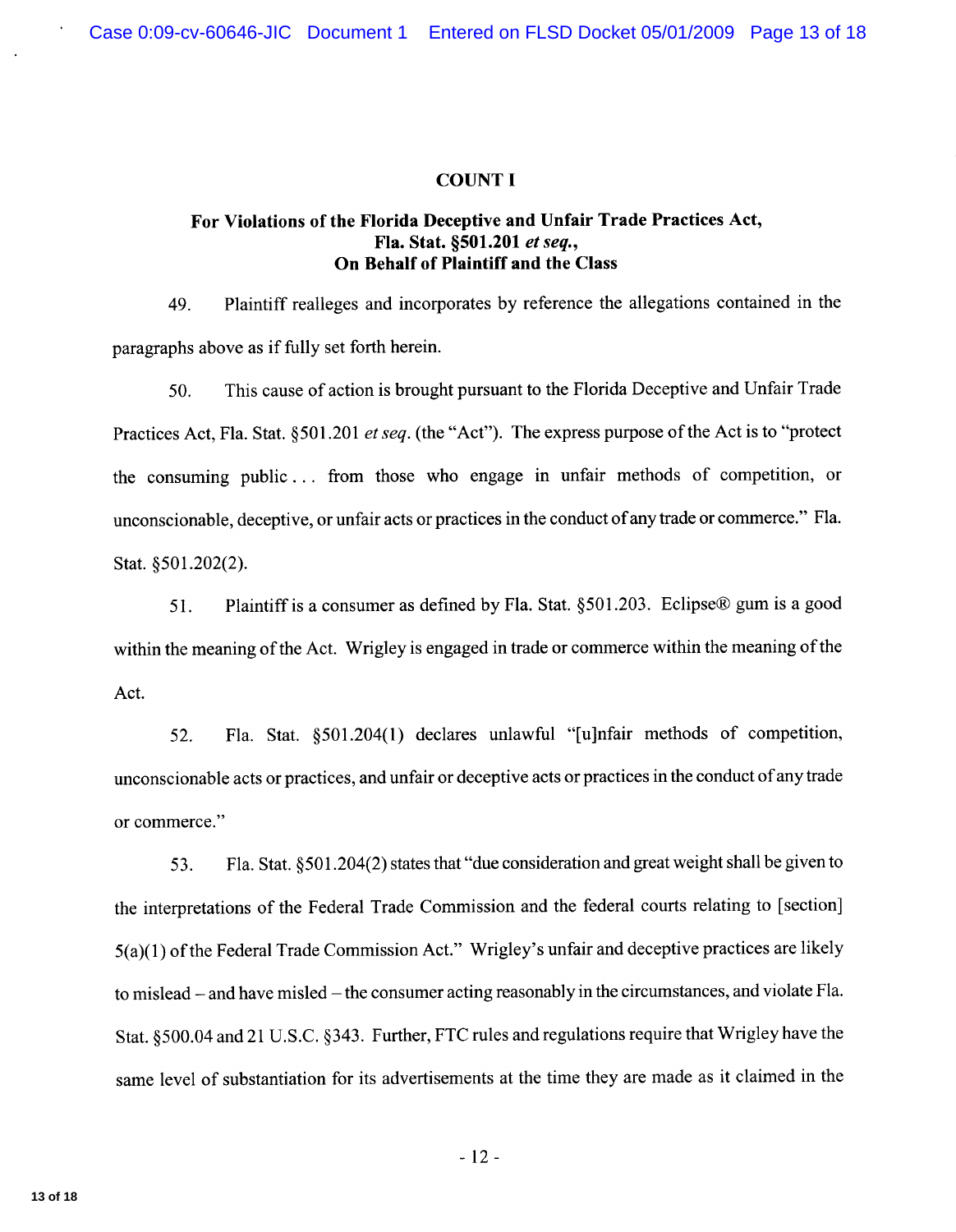advertisement. Wrigley claims clinical and scientific proof, but does not have clinical or scientific proof.

Wrigley has violated the Act by engaging in the unfair and deceptive practices as 54. described herein which offend public policies and are immoral, unethical, unscrupulous and substantially injurious to consumers.

Plaintiff and the Class have been aggrieved by Wrigley's unfair and deceptive 55. practices in that they paid for Eclipse® gum.

The damages suffered by Plaintiff and the Class were directly and proximately caused 56. by the deceptive, misleading and unfair practices of Wrigley, as more fully described herein.

57. Pursuant to Fla. Stat. §501.211(1), Plaintiff and the Class seek a declaratory judgment and court order enjoining the above-described wrongful acts and practices of Defendant and for restitution and disgorgement.

Additionally, pursuant to Fla. Stat. §§501.211(2) and 501.2105, Plaintiff and the 58. Class make claims for damages, punitive damages, attorneys' fees and costs.

### **COUNT II**

## **Breach of Express Warranty** On Behalf of Plaintiff and the Class

Plaintiff realleges and incorporates by reference the allegations contained in the 59. paragraphs above as if fully set forth herein.

Plaintiff, and each member of the Class, formed a contract with Defendant at the time 60. Plaintiff and the other members of the Class purchased Eclipse® gum. The terms of that contract include the promises and affirmations of fact made by Wrigley on its product labels and through its marketing campaign, as described above. This product labeling and advertising constitutes express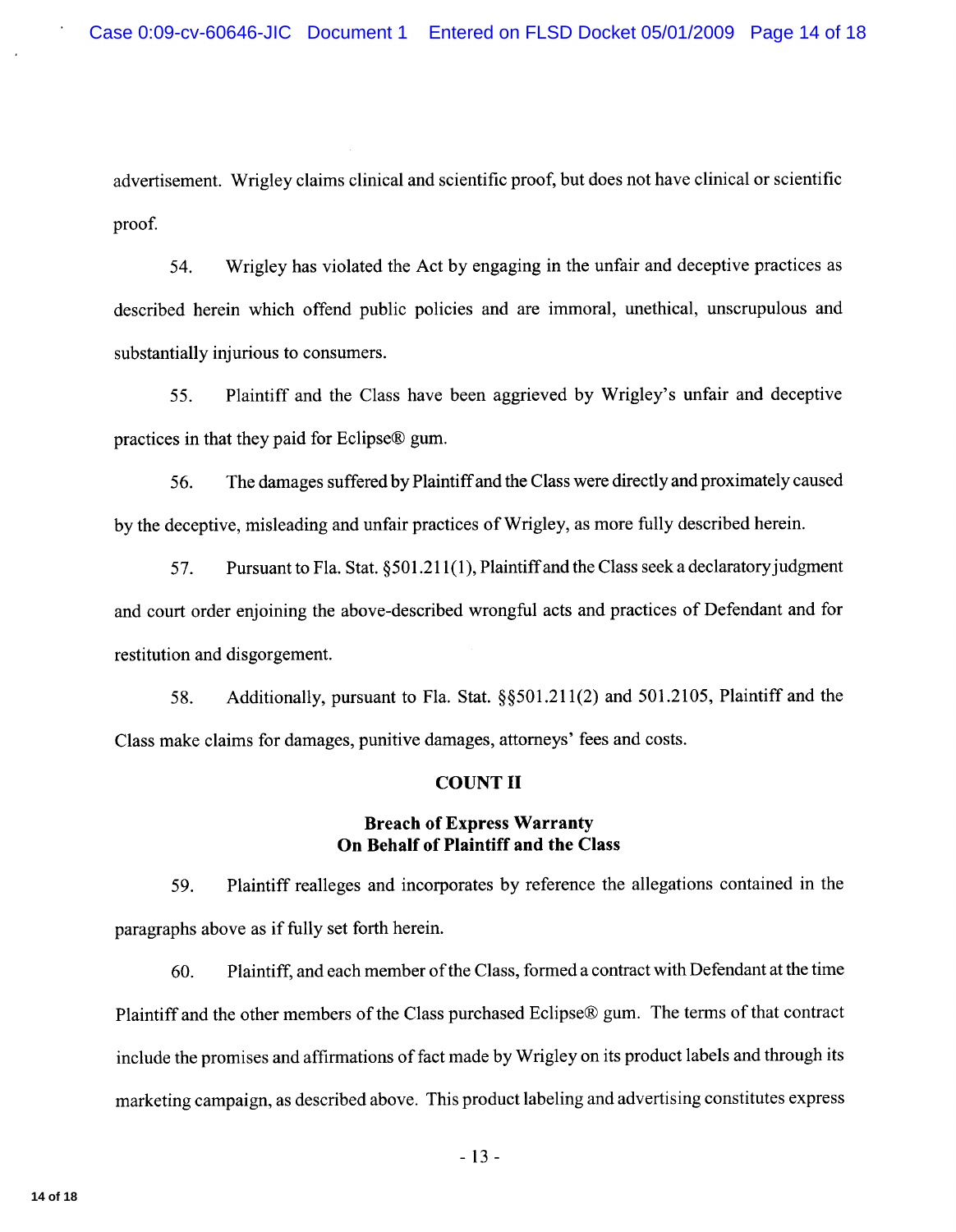warranties, became part of the basis of the bargain, and is part of a standardized contract between Plaintiff and the members of the Class on the one hand, and Wrigley on the other.

61. All conditions precedent to Wrigley's liability under this contract, including notice, have been performed by Plaintiff and the Class.

Wrigley breached the terms of this contract, including the express warranties, with 62. Plaintiff and the Class by not providing the product which could provide the promised benefits as described above.

As a result of Wrigley's breach of its contract and warranties, Plaintiff and the Class 63. have been damaged in the amount of the purchase price of the Eclipse® gum at issue.

### **PRAYER FOR RELIEF**

Wherefore, Plaintiff prays for a judgment:

Certifying the Class as requested herein;  $A.$ 

 $\mathbf{B}$ . Awarding Plaintiff and the proposed Class members damages;

C. Awarding restitution and disgorgement of Wrigley's revenues to Plaintiff and the proposed Class members;

D. Awarding declaratory and injunctive relief as permitted by law or equity, including enjoining Defendant from continuing the unlawful practices as set forth herein, and directing Defendant to identify, with Court supervision, victims of its conduct and pay them restitution and disgorgement of all monies acquired by Defendant by means of any act or practice declared by this Court to be wrongful;

- Awarding Plaintiff and the Class punitive damages; E.
- Ordering Wrigley to engage in a corrective advertising campaign; F.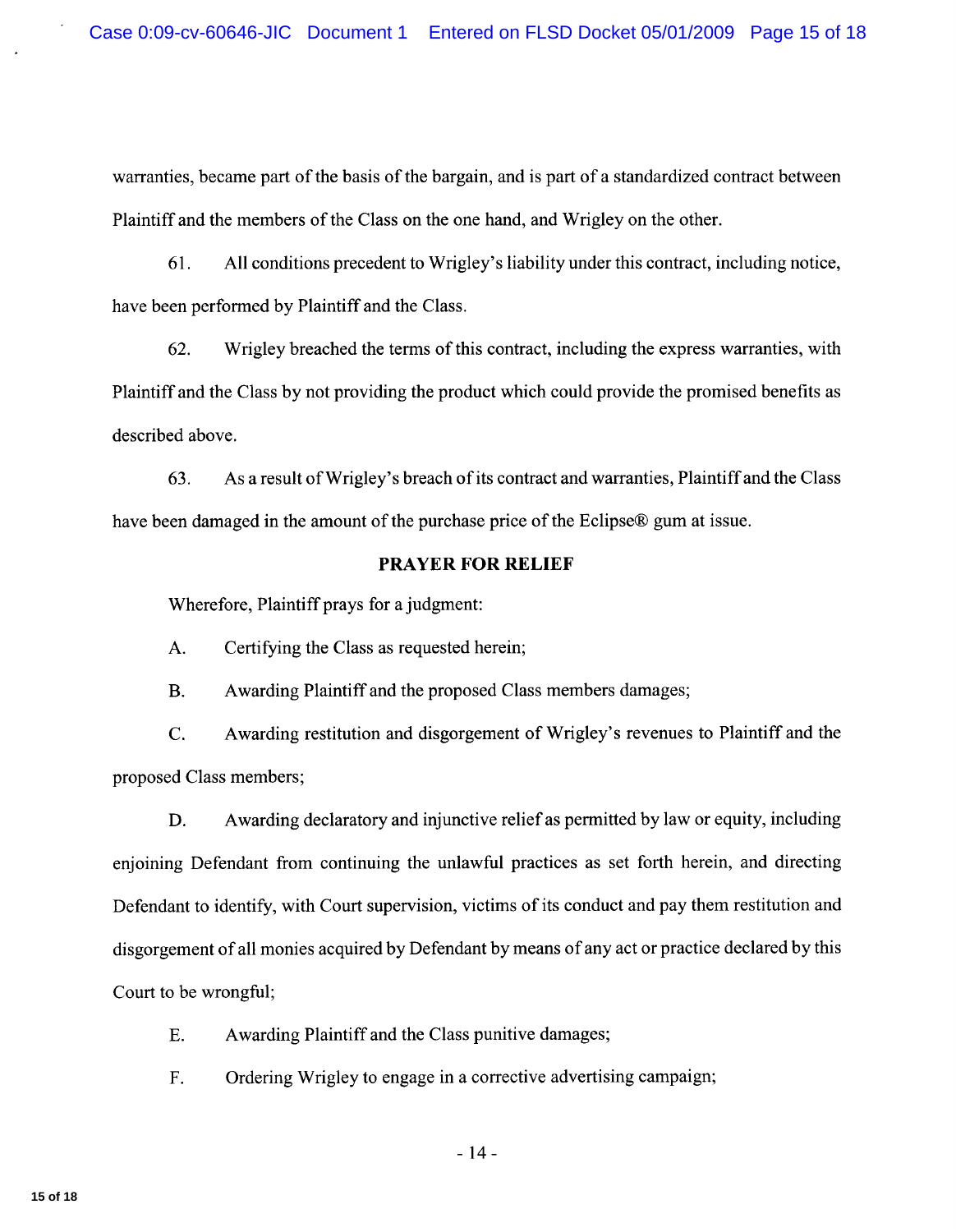G. Awarding attorneys' fees and costs; and

H. Providing such further relief as may be just and proper.

### **JURY DEMAND**

Plaintiff demands a trial by jury on all issues so triable.

DATED: May 1, 2009

**COUGHLIN STOIA GELLER** RUDMAN & ROBBINS LLP **JONATHAN M. STEIN** Florida Bar No. 009784 **CULLIN A. O'BRIEN** Florida Bar No. 597341

JONATHAN M. STEIN

120 East Palmetto-Park Road, Suite 500 Boca Raton, FL 33432 Telephone: 561/750-3000 561/750-3364 (fax) jstein@csgrr.com cobrien@csgrr.com

**COUGHLIN STOIA GELLER RUDMAN & ROBBINS LLP** TIMOTHY G. BLOOD THOMAS J. O'REARDON II 655 West Broadway, Suite 1900 San Diego, CA 92101 Telephone: 619/231-1058 619/231-7423 (fax)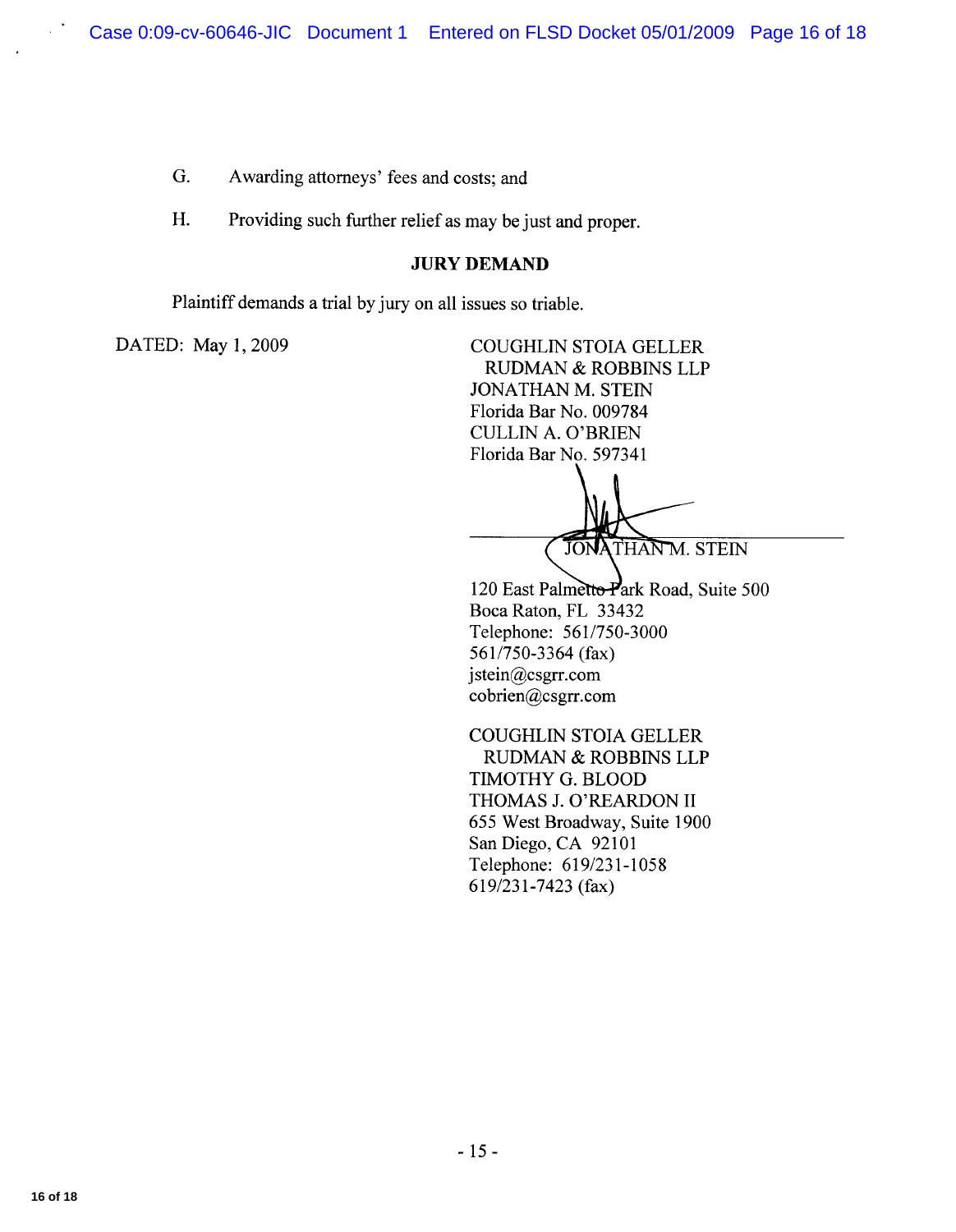**BALKAN & PATTERSON, LLP** JOHN B. PATTERSON Florida Bar No. 023930 **ADAM M. BALKAN** Florida Bar No. 0044880 601 South Federal Highway, Suite 302 Boca Raton, FL 33432<br>Telephone: 561-750-9191 561/750-1574 (fax) john@balkanpatterson.com adam@balkanpatterson.com

Attorneys for Plaintiff and the Class

 $\bar{z}$